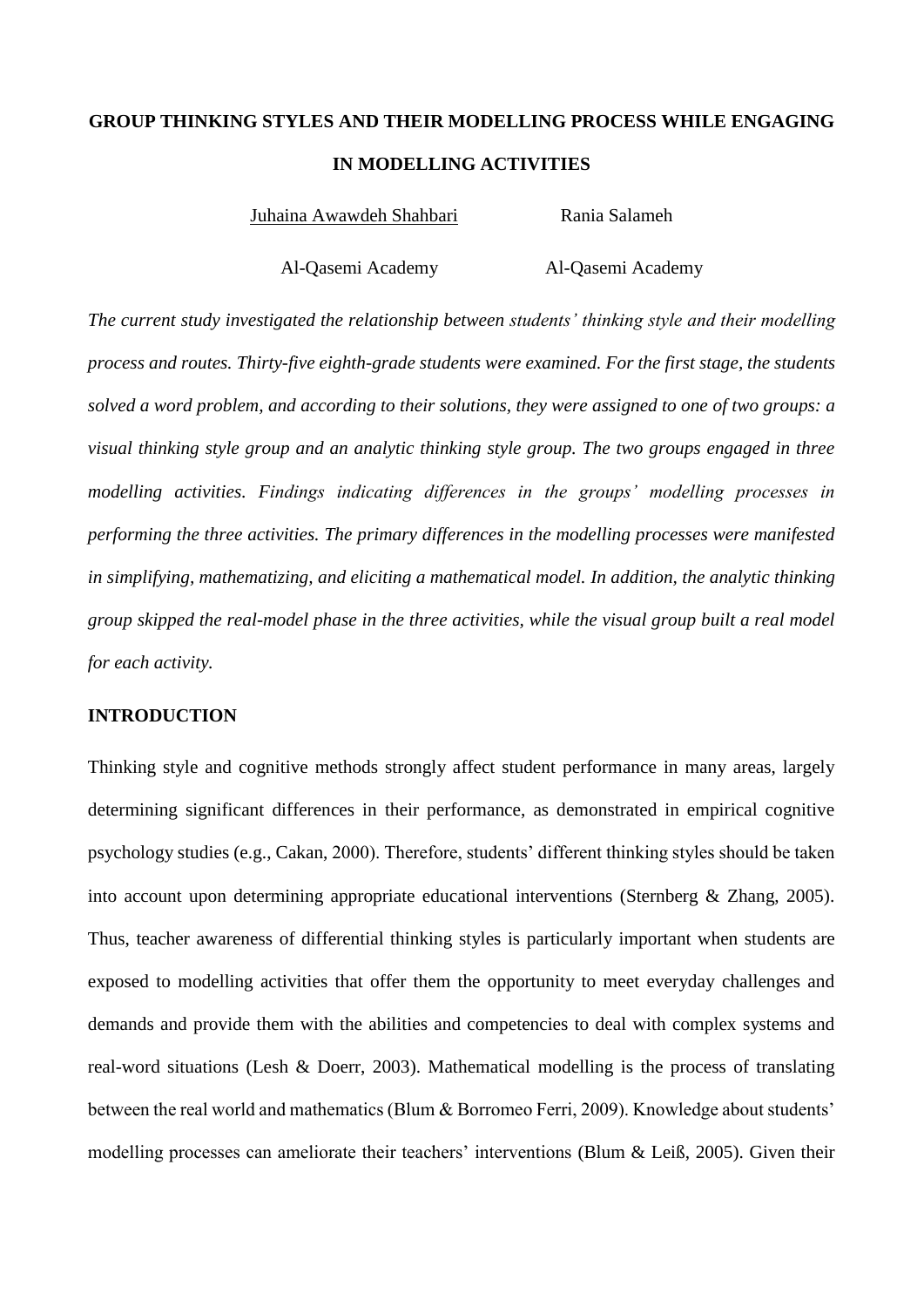potential, modelling processes have been studied widely (e.g., Blum & Borromeo Ferri, 2009). However, only a few scholars (e.g., Borromeo Ferri, 2010) have examined the modelling process of individuals having different thinking styles. Furthermore, almost no studies have focused on the modelling process with respect to thinking styles characterizing groups, where all modellers in each group have the same thinking style. This study aims to shed light on the influence of group thinking style on their modelling process and modelling route while engaged in modelling activities.

#### **FRAMEWORK**

#### **Mathematical thinking Style**

A style is a way of thinking; it is not an ability, but rather a preferred way of using one's abilities (Sternberg, 1997). Thus, mathematical thinking styles denote how individuals prefer to learn mathematics, not how their mathematical understanding is assessed. In addition, it also is indicative of how the individual prefers to proceed with the mathematical task (Sternberg, 1997). Klein (cited in Borromeo Ferri & Kaiser, 2003) suggested three different thinking styles: the philosopher, who constructs on the basis of concepts; the analyst, who operates within a formula; and the geometer, who has a visual starting point. Similarly, Borromeo Ferri and Kaiser (2003), in their empirical study, suggested three thinking styles: the analytic, the visual, and the integrated. In the current study, we will follow the latter classification, focusing on the visual and the analytic thinking styles. The visual thinking style has been defined as thinking based on the shapes, drawings, and images presented in real situations and relationships (Campbell, Collis, & Watson, 1995). Students with a visual thinking style are characterized by a strongly image-oriented way of thinking when solving mathematical problems; this facilitates their obtaining, representing, interpreting, perceiving, and memorizing information, as well as expressing it (Borromeo Ferri & Kaiser, 2003). The analytic thinking style has been identified as thinking symbolically and formalistically, involving sorting and teasing out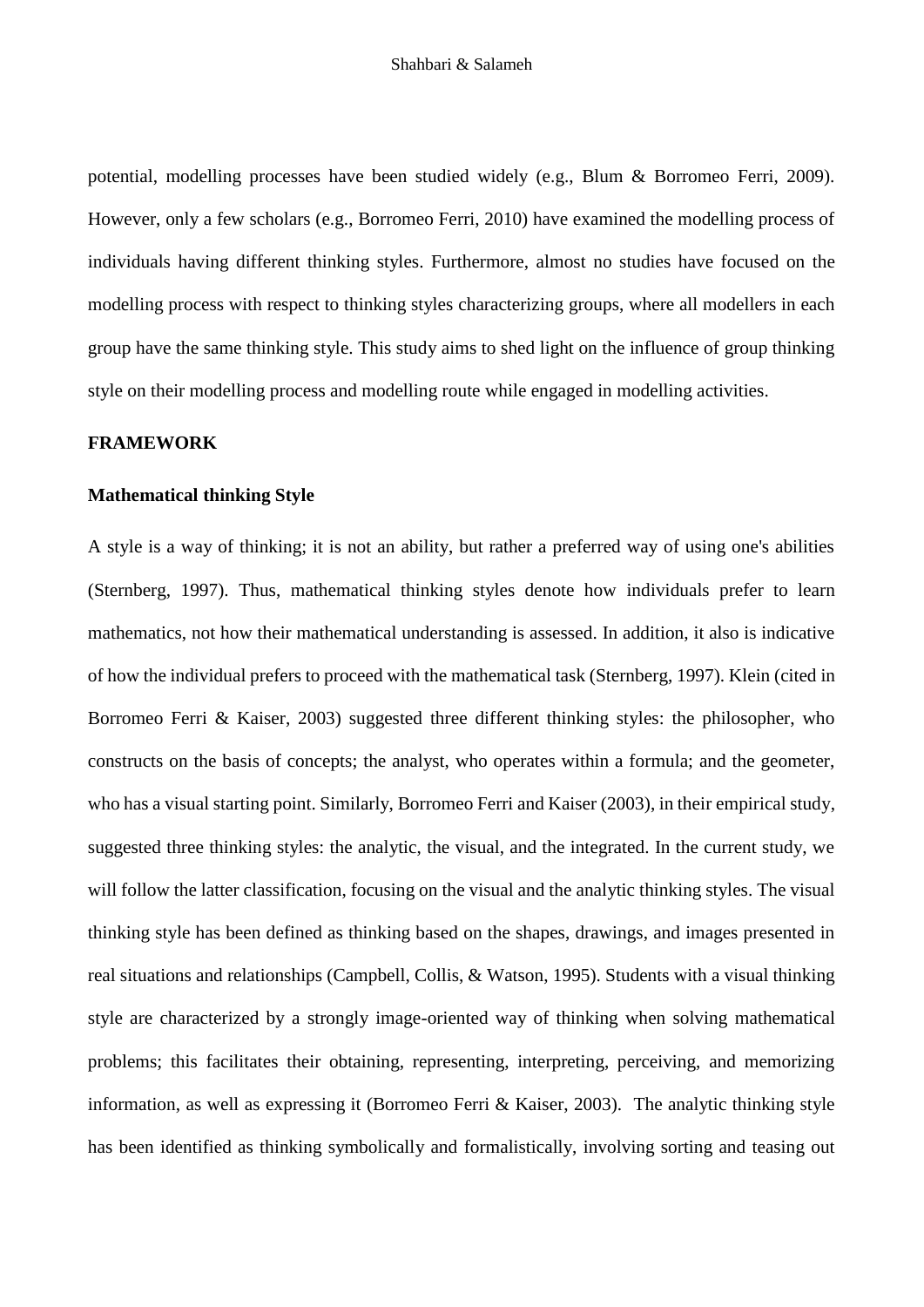elements from their context. This style reflects a tendency to focus on the properties of objects and elements for classification into categories, preferring to use rules about categories and predicting behavior (Monga & John, 2007).

#### **Modelling**

Mathematical modelling means solving complex, realistic, and open problems with the help of mathematics, with the process that students develop and use in solving such problems termed modelling process. The modelling process is a cyclic, in which translating between the real world and mathematics transpires in both directions (Blum & Borromeo Ferri, 2009). The modelling processes from a cognitive perspective identified phases and transitions (Blum & Leiß, 2005). The phases comprise a situation model, a real model, and a mathematical model, mathematical results and real results. The transitions include several actions: understanding the problem and simplifying a situation model; presenting a real model; mathematizing, which leads to constructing a mathematical model; applying mathematical procedures; interpreting the mathematical results; and validating, in which mathematical results are validated in a real-life task. Various visual descriptions of the cyclic process-modelling cycle have been reported in the literature. The current research is based on Blum and Leiß's (2005) modelling cycle. Delineating the modelling process in detail, incorporating the various phases of the modelling cycle on an internal and external level, is referred to as the modelling route (Borromeo Ferri, 2007).

### **RESEARCH AIM AND QUESTION:**

Do and how groups of students with different thinking styles (visual or analytic) differ in their modelling process and their modelling routes while working on a sequence of modelling activities?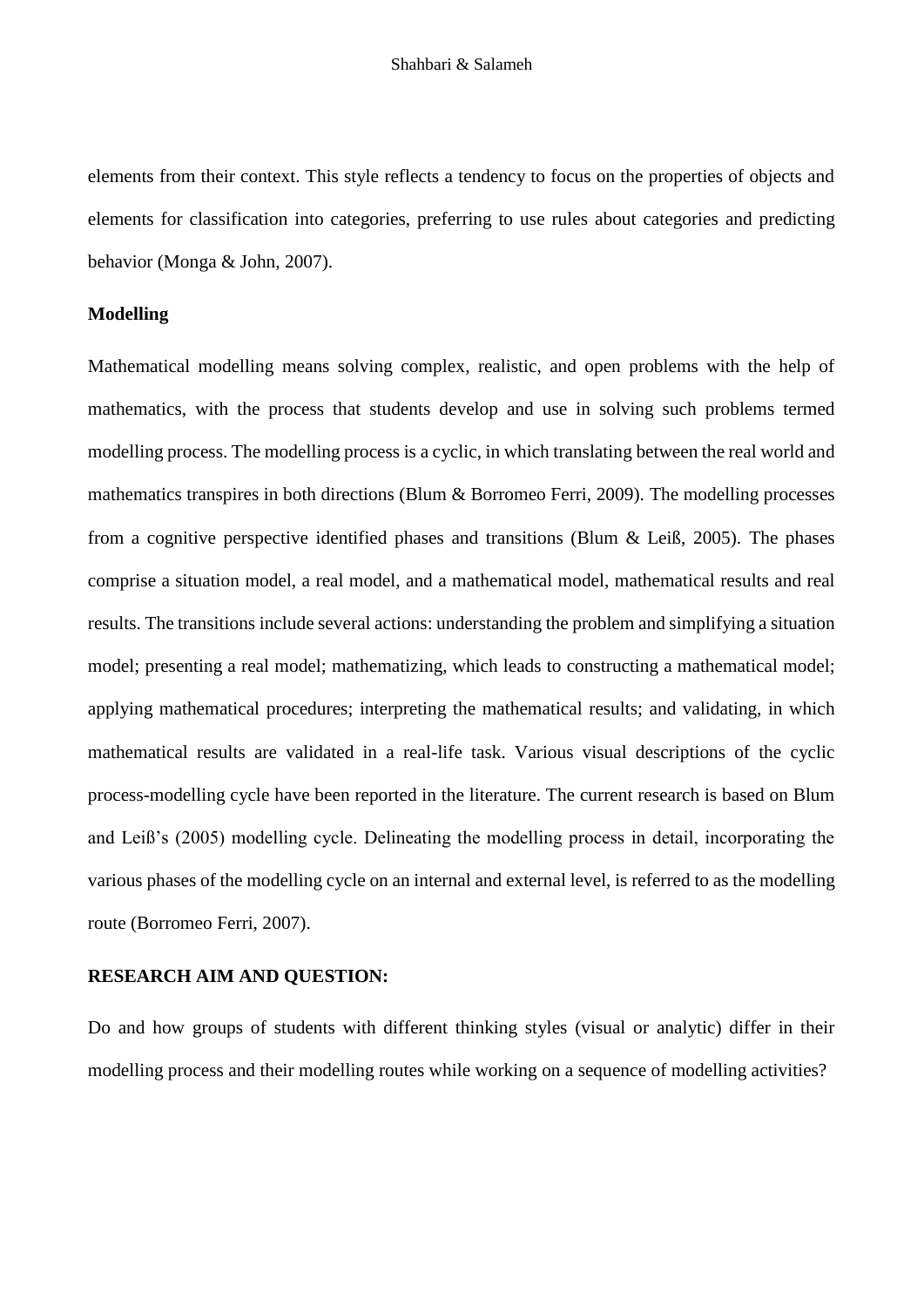#### **METHOD**

## **Research participants and procedure**

For the first stage of the study, a questionnaire for identifying participants' thinking style was administered to 35 students in an eighth-grade class. Based on the styles reflected in solving the questionnaire's tasks, students were then classified into three thinking style groups: analytic (14 students), visual (11 students), and integrated (10 students) thinking style groups. As the focus in the current study was the analytic and visual thinking style, we divided the students into two groups, based on their shared thinking styles. For each group, we selected five students (totalling 10 participants) with the assistance of their mathematics teacher in order to maximize matching variables (e.g., gender, mathematics abilities, socioeconomic status). Both groups (analytic and visual) were assigned three modelling activities in the course of three weeks, one activity per week. The modelling activities were adapted from the literature (e.g., Blum & Borromeo Ferri, 2009).

#### **Data sources and analysis**

The data collected from two sources: Questionnaire and video recordings. Questionnaire: The study questionnaire comprised eight tasks for classifying students according to their thinking style. Some of these tasks were adapted from other studies (e.g., Lowrie & Clements, 2009), and some were designed by the researchers. The selected tasks were characterized by a variety of topic areas and a variety of possible solution strategies. An example the tasks is the Turf Problem (Lowrie & Clements, 2001. P. 86): *A husband and wife wanted to turf their backyard (put grass squares down). Before purchasing the turf, they had a ground pool put in their backyard. The pool was 3m wide and 5m long. Sensibly, they also paved an area 1m wide around the pool. If turf costs \$10 per square meter, how much would it have cost to turf the backyard (150 m² in total) once the pool and the paving were finished*.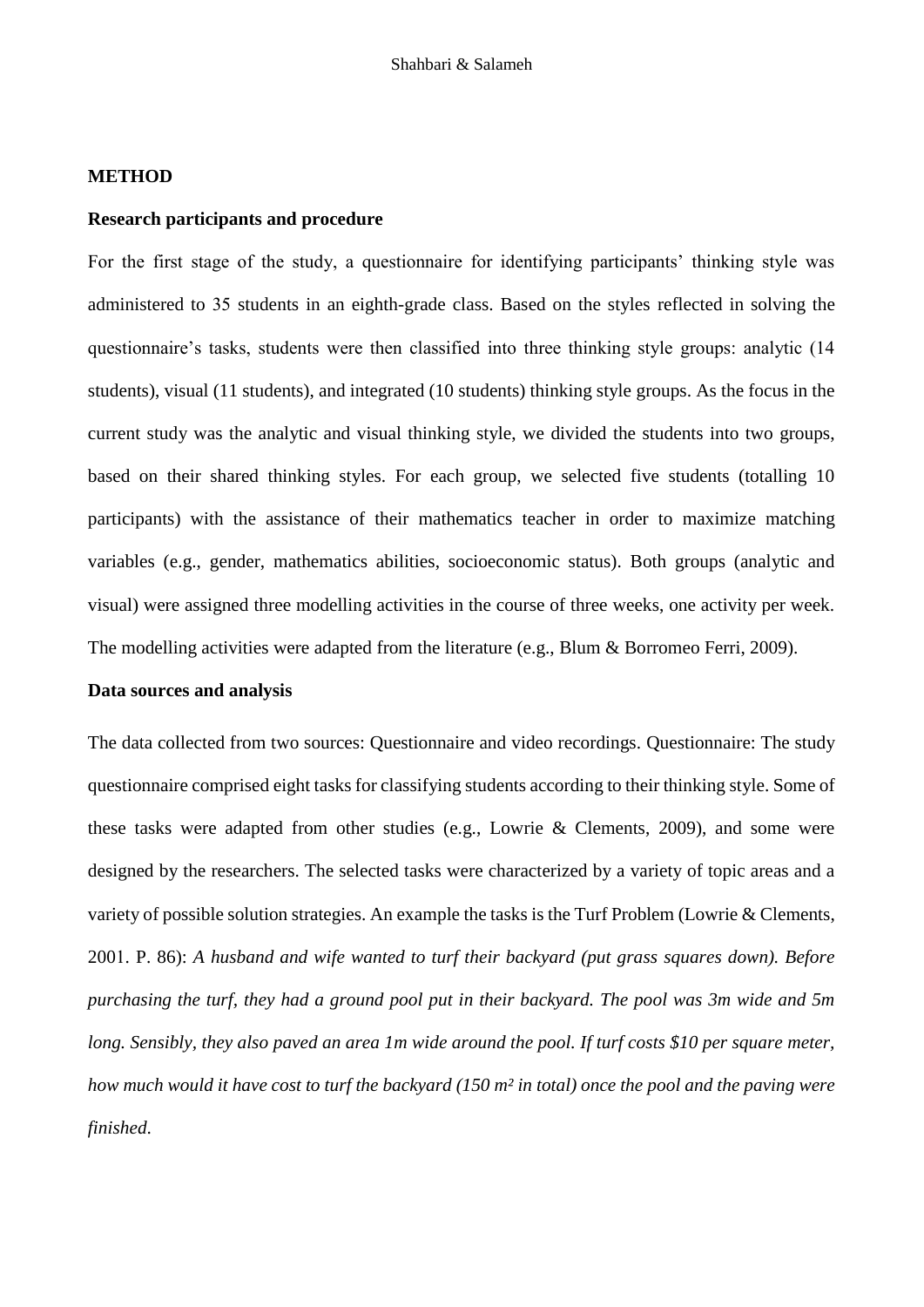Video recordings: Video recording were made of the two groups working on the three modelling activities and were transcribed.

Questionnaire analysis: We used the constant comparative method (Glaser & Strauss, 1967) to analyze the problem-solving processes for each task in the questionnaire for each student. We adopted the categories described by Borromeo Ferri and Kaiser (2003): When illustrating and solving the mathematical problems, the visual thinking group was characterized by sketches, drawings, or graphs, while the analytical thinking style was expressed in a formula-oriented way that means that information from the text of a given problem, is expressed by means of equations. An example of students' answers classification for the Turf Problem can be seen in Figure 1:



*Figure 1*. Samples of students' solutions of the Turf Problem

Video recording analysis: We used the constant comparative method (Glaser & Strauss, 1967) to analyze the students modelling processes in three activities, taking into account the cognitive aspect of modellers' modelling cycle (Blum & Leiß, 2005).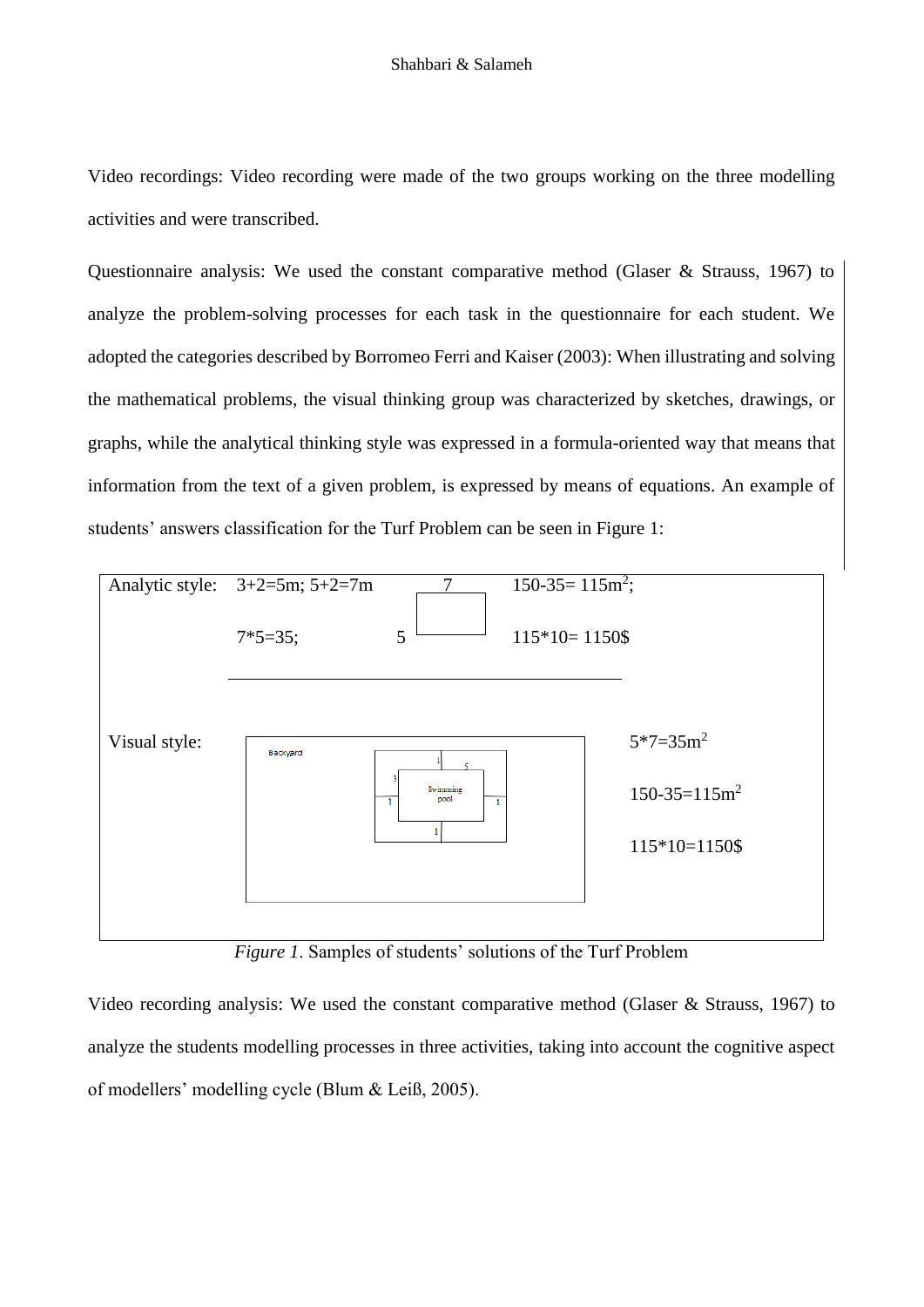### **FINDINGS**

## **Modelling process between analytic and visual groups**

The findings indicated that the analytic and visual groups demonstrated similar features in working on the three modelling activities, but differed in their modelling processes. Table 1 presents the general findings regarding the two groups' modelling processes.

Table 1: Modelling Processes of the Analytic and Visual Groups in the Three Activities

| Group                |                | Analytic                 |                |                |                    |                        |                      |                              | Visual                   |                |                          |                |                          |                              |                        |                          |                                 |                |                |
|----------------------|----------------|--------------------------|----------------|----------------|--------------------|------------------------|----------------------|------------------------------|--------------------------|----------------|--------------------------|----------------|--------------------------|------------------------------|------------------------|--------------------------|---------------------------------|----------------|----------------|
| Modelling<br>process |                | Simplifying              | Real model     | Mathematizing  | Mathematical model | Working mathematically | Mathematical results | Intertpreting                | Real results             | Validating     | <u>Simplifying</u>       | Real model     | <b>Mathematizing</b>     | Mathematical model           | Working mathematically | Mathematical results     | $\ln \frac{\sin \pi}{\sin \pi}$ | Real results   | Validating     |
| First activity       | $\mathbf{1}$   | $\overline{\phantom{a}}$ | $\overline{a}$ | $\sqrt{}$      | $\sqrt{ }$         | $\sqrt{}$              | $\sqrt{ }$           | $\overline{a}$               | $\overline{\phantom{0}}$ | $\blacksquare$ | $\sqrt{}$                | $\sqrt{ }$     | $\sqrt{}$                | $\sqrt{ }$                   | $\sqrt{}$              | $\sqrt{}$                | $\overline{a}$                  | $\overline{a}$ | $\overline{a}$ |
| Modelling            | $\overline{2}$ |                          | $\overline{a}$ | $\sqrt{ }$     | $\sqrt{ }$         | $\sqrt{}$              | $\sqrt{}$            | $\sqrt{ }$                   | $\sqrt{ }$               | $\sqrt{ }$     | $\overline{a}$           | $\sqrt{ }$     | $\sqrt{ }$               | $\sqrt{ }$                   | $\sqrt{}$              | $\sqrt{ }$               | $\sqrt{}$                       | $\sqrt{}$      | $\sqrt{}$      |
| cycle                | $\overline{3}$ |                          | $\overline{a}$ | $\sqrt{}$      | $\sqrt{ }$         | $\sqrt{}$              | $\sqrt{}$            | $\sqrt{}$                    | $\sqrt{ }$               | $\sqrt{}$      | $\overline{a}$           | $\blacksquare$ |                          | $\overline{\phantom{a}}$     | $\overline{a}$         | $\overline{\phantom{a}}$ | $\overline{\phantom{a}}$        | $\overline{a}$ | $\overline{a}$ |
| Second               | $\mathbf{1}$   |                          | $\overline{a}$ | $\overline{a}$ | $\overline{a}$     | $\sqrt{}$              | $\sqrt{}$            | $\sqrt{ }$                   | $\sqrt{ }$               | $\overline{a}$ | $\sqrt{ }$               | $\sqrt{ }$     | $\sqrt{ }$               | $\sqrt{ }$                   | $\sqrt{}$              | $\sqrt{}$                | $\sqrt{}$                       | $\sqrt{}$      | $\sqrt{}$      |
| activity             | $\overline{2}$ |                          | $\overline{a}$ | $\overline{a}$ | $\sqrt{ }$         | $\sqrt{}$              | $\sqrt{}$            | $\sqrt{}$                    | $\sqrt{}$                | $\sqrt{}$      | $\sqrt{}$                | $\sqrt{ }$     | $\sqrt{}$                | $\sqrt{ }$                   | $\sqrt{}$              | $\sqrt{}$                | $\sqrt{}$                       | $\sqrt{}$      | $\sqrt{}$      |
| Modelling<br>cycle   | $\overline{3}$ |                          | $\overline{a}$ | $\overline{a}$ | $\sqrt{}$          | $\sqrt{}$              | $\sqrt{ }$           | $\sqrt{ }$                   | $\sqrt{}$                | $\sqrt{ }$     | $\overline{\phantom{a}}$ | $\blacksquare$ | $\overline{\phantom{a}}$ | $\blacksquare$               | $\overline{a}$         | $\overline{a}$           | $\overline{a}$                  | $\overline{a}$ | $\overline{a}$ |
| Third activity       | $\mathbf{1}$   | $\blacksquare$           | $\overline{a}$ | $\sqrt{}$      | $\overline{a}$     | $\sqrt{}$              | $\sqrt{}$            | $\overline{a}$               | $\overline{\phantom{0}}$ | $\sqrt{ }$     | $\sqrt{}$                | $\sqrt{ }$     | $\sqrt{}$                | $\sqrt{ }$                   | $\sqrt{}$              | $\sqrt{ }$               | $\overline{a}$                  | Ĭ.             | $\sqrt{}$      |
| Modelling            | $\overline{2}$ |                          | $\overline{a}$ | $\sqrt{}$      | $\sqrt{}$          | $\blacksquare$         | $\overline{a}$       | $\qquad \qquad \blacksquare$ | $\overline{\phantom{0}}$ | $\blacksquare$ | $\sqrt{ }$               | $\sqrt{ }$     | $\sqrt{ }$               | $\sqrt{ }$                   | $\sqrt{}$              | $\sqrt{}$                | $\sqrt{}$                       | $\sqrt{}$      | $\sqrt{}$      |
| cycle                | 3              |                          | $\overline{a}$ | $\sqrt{}$      | V                  | $\sqrt{}$              | $\sqrt{}$            | $\sqrt{}$                    | $\sqrt{}$                | V              |                          |                |                          | $\qquad \qquad \blacksquare$ |                        |                          |                                 |                |                |

The analysis of the modelling processes of the two groups in the three activities revealed that the major differences between them were in the real model, simplifying, mathematizing, and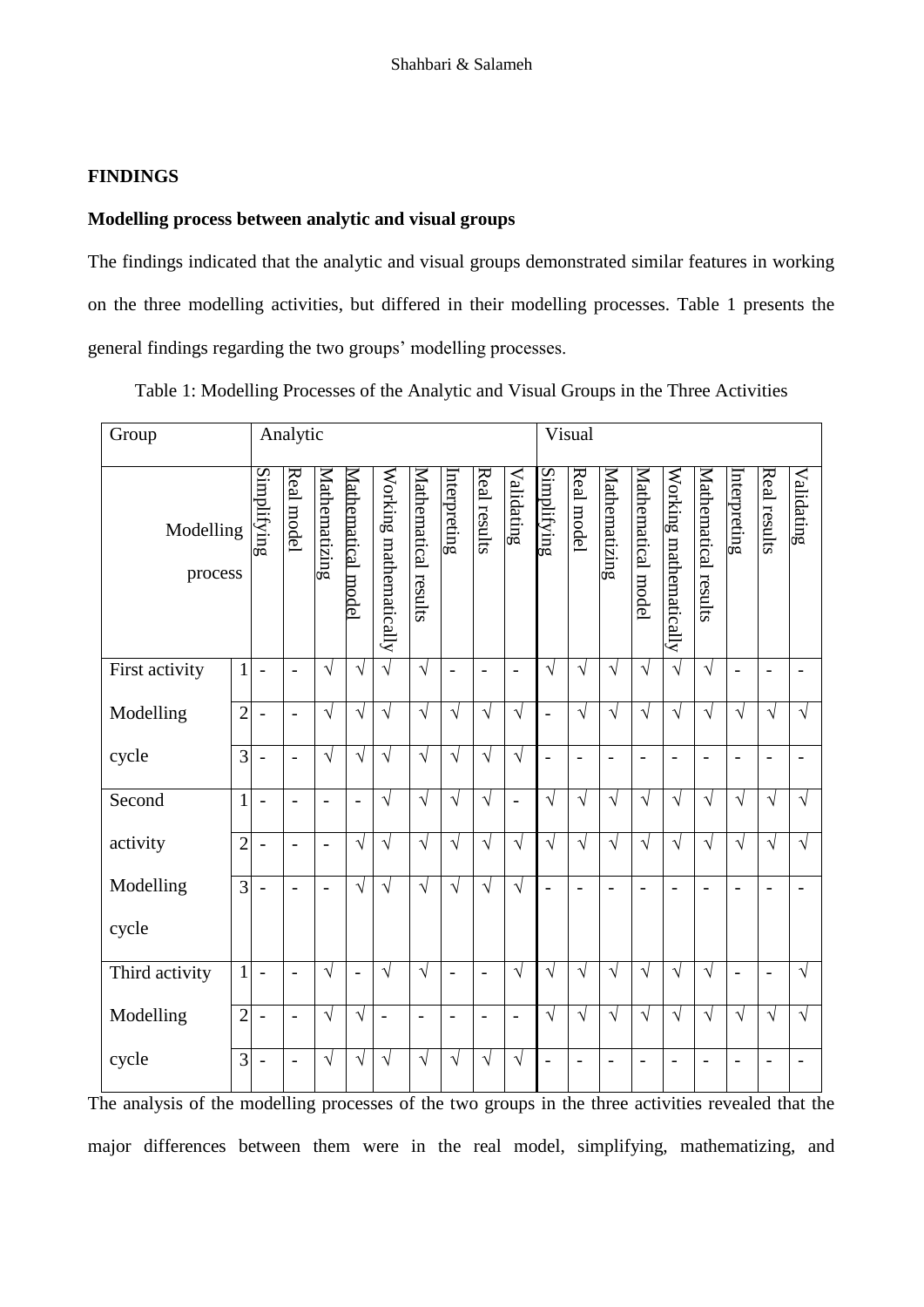mathematical model. Table 2 presents the differences between the two groups, illustrated by sample statements from the students' discussions while working on the problem.

| Table 2: Differences in Modelling Process Between Analytic and Visual Groups |  |  |  |  |
|------------------------------------------------------------------------------|--|--|--|--|
|------------------------------------------------------------------------------|--|--|--|--|

| Modelling   | Visual group                             | Analytic group                        |
|-------------|------------------------------------------|---------------------------------------|
| process     |                                          |                                       |
| Simpli      | Students seek to illustrate the          | Students simplified the situations by |
| -fying      | information in the situations by drawing | mathematizing, with skipping real     |
|             | and illustration. E.g.,                  | model for the situations. Ex.         |
|             | [5] Student 1: I can explain the         | [5] Student 2: We can calculate by    |
|             | situation;<br>information<br>have<br>we  | ratio between width and length.       |
|             | about [they drew illustration of         | [32] Student 3: The ratio between     |
|             | shoes and body].                         | the length of the shoes and height of |
|             | [ 6] Student 1: We can find the          | a person.                             |
|             | relation between us and the giants       |                                       |
| Mathe-      | Students mathematize the situation by    | Students mathematize the situation by |
| Matizatio   | working in tables and lists. E.g.,       | searching about formulas. E.g.,       |
| n           | [10] Student 3: Make a table             | [9] Student 4: The ratio between the  |
|             | [16] Student 3: Your shoes 26 cm,        | length and the width  length 32       |
|             | here I write 26 cm [in the column of     | and width 12 [length and width of     |
|             | the shoes' length] your height is 160.   | their shoes].                         |
|             |                                          | [11] Student 2: We should simplify    |
|             |                                          | the ratio  32:12.                     |
| Mathemati-c | The mathematical model illustrated by    | The mathematical model presented      |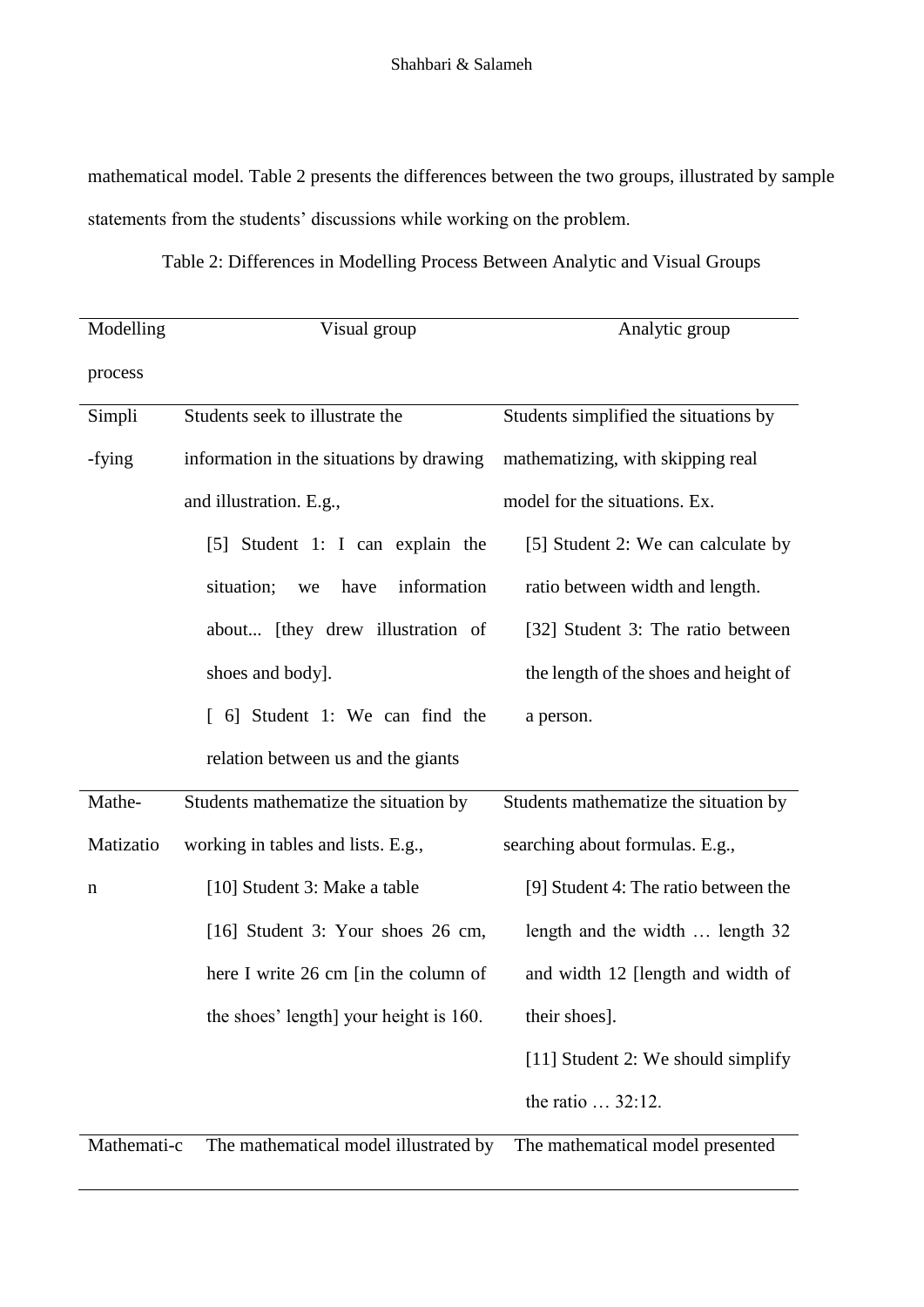al model tables and lists by formula

## **Modelling cycles and routes in the analytic and visual groups**

Analysis of the modelling processes of the two groups in the three modelling activities indicated that the analytic group went through more modelling cycles than did the visual group in each activity to obtain the final model, as presented in Table 1. In addition, the analysis indicated that the analytic group engaged in more skipping during the modelling phases than did the visual group. The groups' modelling processes are presented for the giant's shoes activity (Blum & Borromeo Ferri, 2009) only, due to space limitations. The modelling process of the analytic group can be split into three modelling cycles: the first cycle (C1.1, C1.2, C1.3, C1.4), the second cycle (C2.1, C2.B), and the third cycle (C3.1, C3.B, C3.3, C3.C, C3.4, C3.D, C3.5). Table 3 presents the modelling process and Figure 2 illustrates the modelling route of the analytic group.

Table 3: Modelling Process of the Analytic Group in The Giant's Shoes activity

| Modelling | Process          | Explanation                                                                |
|-----------|------------------|----------------------------------------------------------------------------|
| cycle     |                  |                                                                            |
| The       | first C1.1       | Understanding the situation, simplifying through mathematizing by think    |
| cycle     |                  | about the relation between the width and the length of shoes 5.29: 2.37    |
|           | C1.2             | Working mathematically: Find the ratio between the width and the length of |
|           |                  | one students; 32:12                                                        |
|           | C1.3             | Mathematical result: The ratio 8:3                                         |
|           | C1.4             | Validating: Not helpful in solving the situation                           |
| The       | C <sub>2.1</sub> | Return to the situation, simplifying through mathematizing: Find the ratio |
| second    |                  | between the length of student's shoes and her height.                      |
| cycle     | C2.B             | Mathematical model: The height of person is four times the length of their |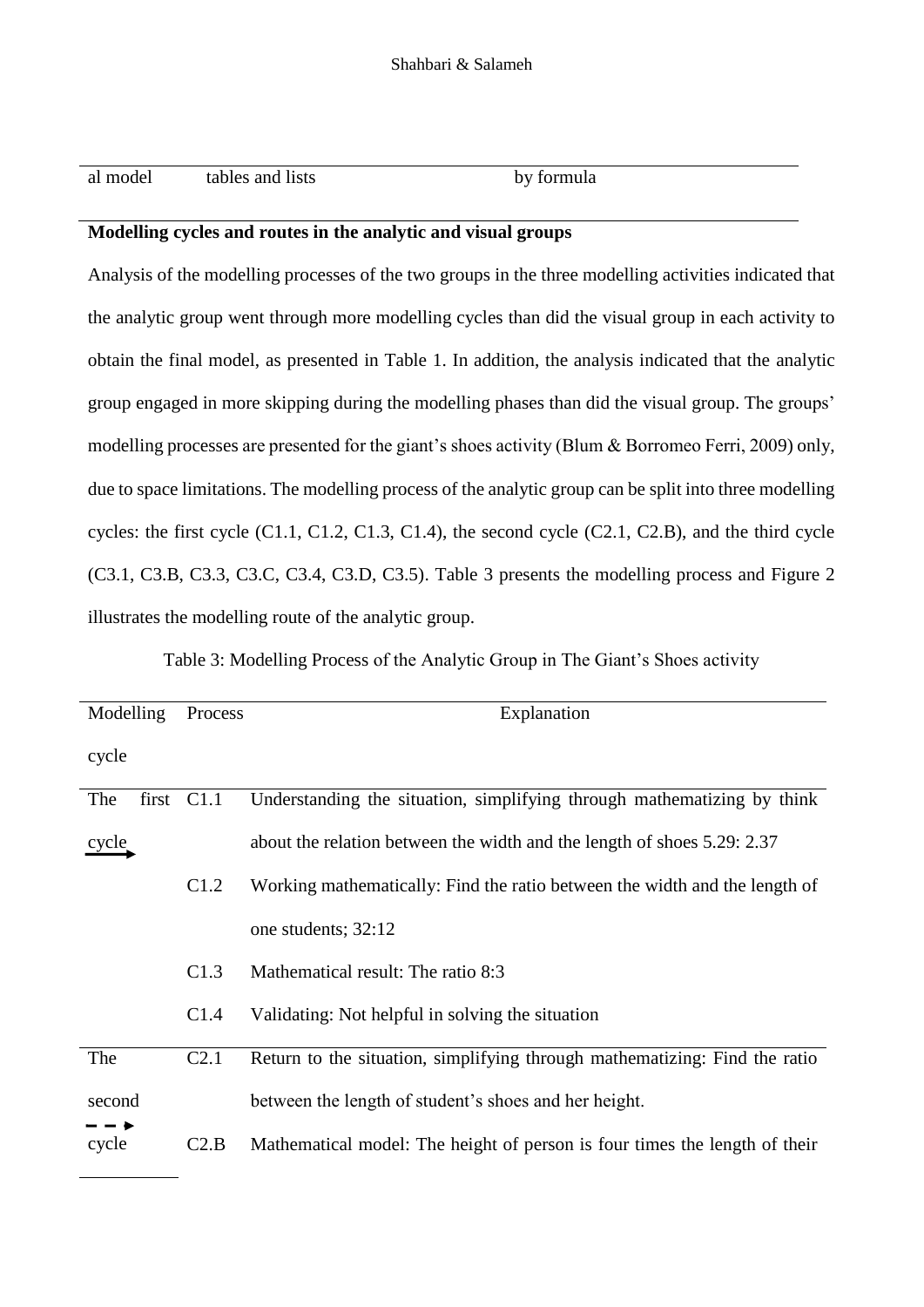|        |                  | shoes.                                                                     |
|--------|------------------|----------------------------------------------------------------------------|
| The    | C3.1             | Return to the situation, simplifying through mathematizing: Find the ratio |
| second |                  | between the average of their length of their shoes.                        |
| cycle  | C3.B             | Mathematical model: The length of person is five times the length of shoes |
|        | C3.3             | Applying the models: 5.29*5                                                |
|        | C3.C             | Mathematical results, the height of the giants is 26.45.                   |
|        | C <sub>3.4</sub> | Interpreting to reality, it is almost 27 m                                 |
|        | C3.D             | Realistic results 27 m                                                     |
|        | C3.5             | Validating the results in the situation, 27 m                              |
|        |                  | Mathematising<br>$C3.1$<br><b>Realistic</b>                                |



Figure 2: Modelling routes of the analytic group in the Giant's Shoes Activity

The visual group engaged in two modelling cycles: The group began with simplifying the situation through the use of drawing; they tried to draw a figure of shoes through their simplification to yield a real model (A) and thought about the numerical relationship between the giant's height and the length of his shoes, and this relation would be equivalent for ordinary people (C1.1); they began mathematizing by ordering their own shoe length and individuals' height measures, and the ratio between these measurements were recorded on a table they constructed (C1.2); they then elicited a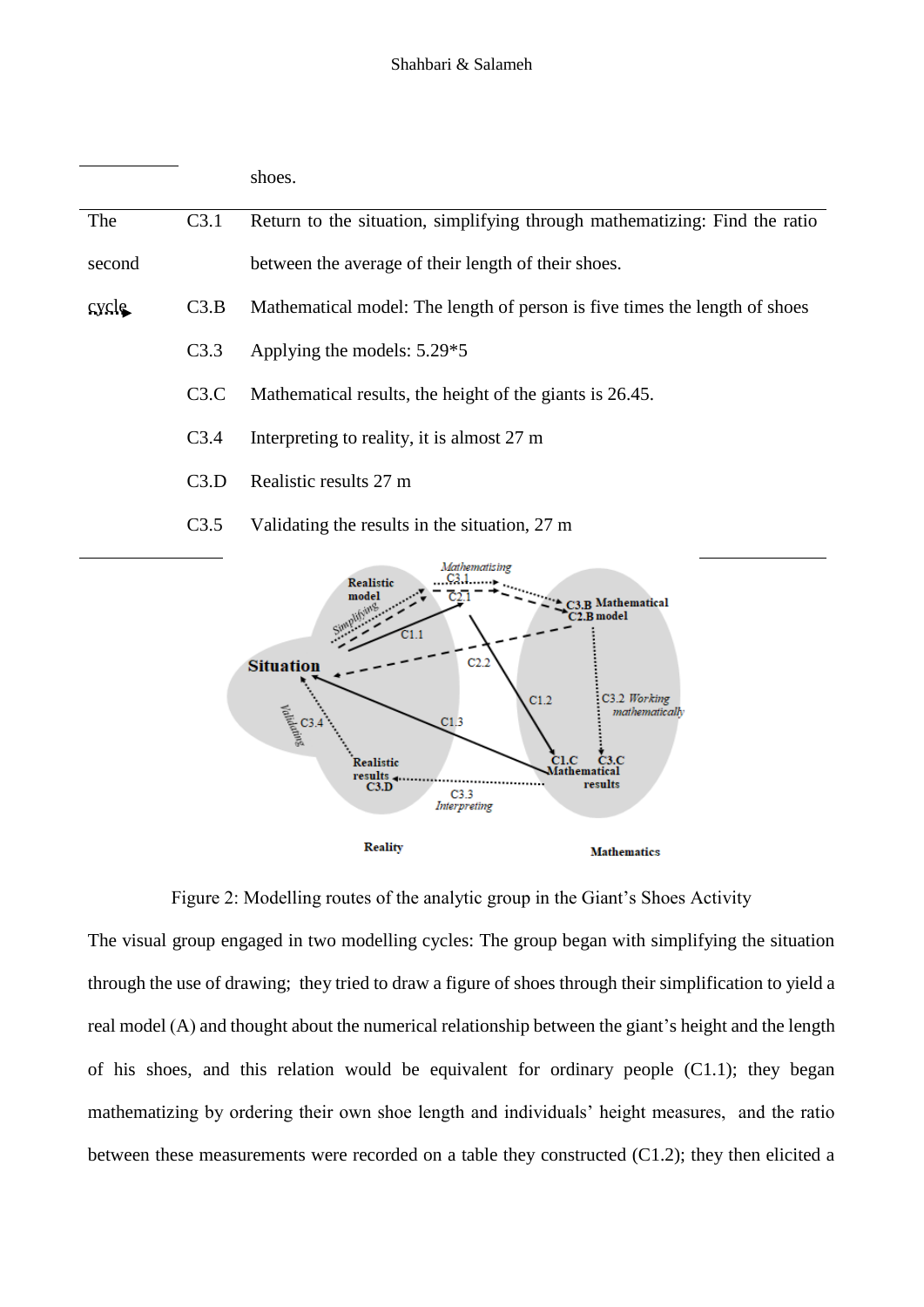mathematical model, indicating that the ratio between the length of the shoes and the height resembles the ratio of their own measures (C1.B), applied the results (C1.3), and each student received mathematical results resembling his\her ratio, they received different results because each had a different ratio (C1.C); thus, these results didn't resolve the problem (C1.4). The second cycle began with a mathematical model, comprising the average of the group's ratio calculations (C2.B), they applied it (C2.3) and received numerical results 32 (C2.C); this result was then transformed to a realistic result, indicating the giant's height as 32m (C2.D); they accepted this result (C2.5). Figure 3 illustrates the modelling route of the visual group.



Figure 3: Modelling cycle of the visual group in the Giant's Shoes activity

#### **DISCUSSION**

The current study examined the modelling process and routes of two groups of eighth-grade students, an analytic thinking style group and a visual thinking style group. The findings revealed major differences in the two groups' modelling processes. The analytic group tried to simplify the three activities by mathematizing them, while the visual group tried to simplify the activities by drawing and illustrating. In addition, the findings revealed differences in the mathematizing process and in the illustration of the mathematical model. Upon examining the features of the process characterizing the analytic group when engaging in modelling activities, they were found to be similar to features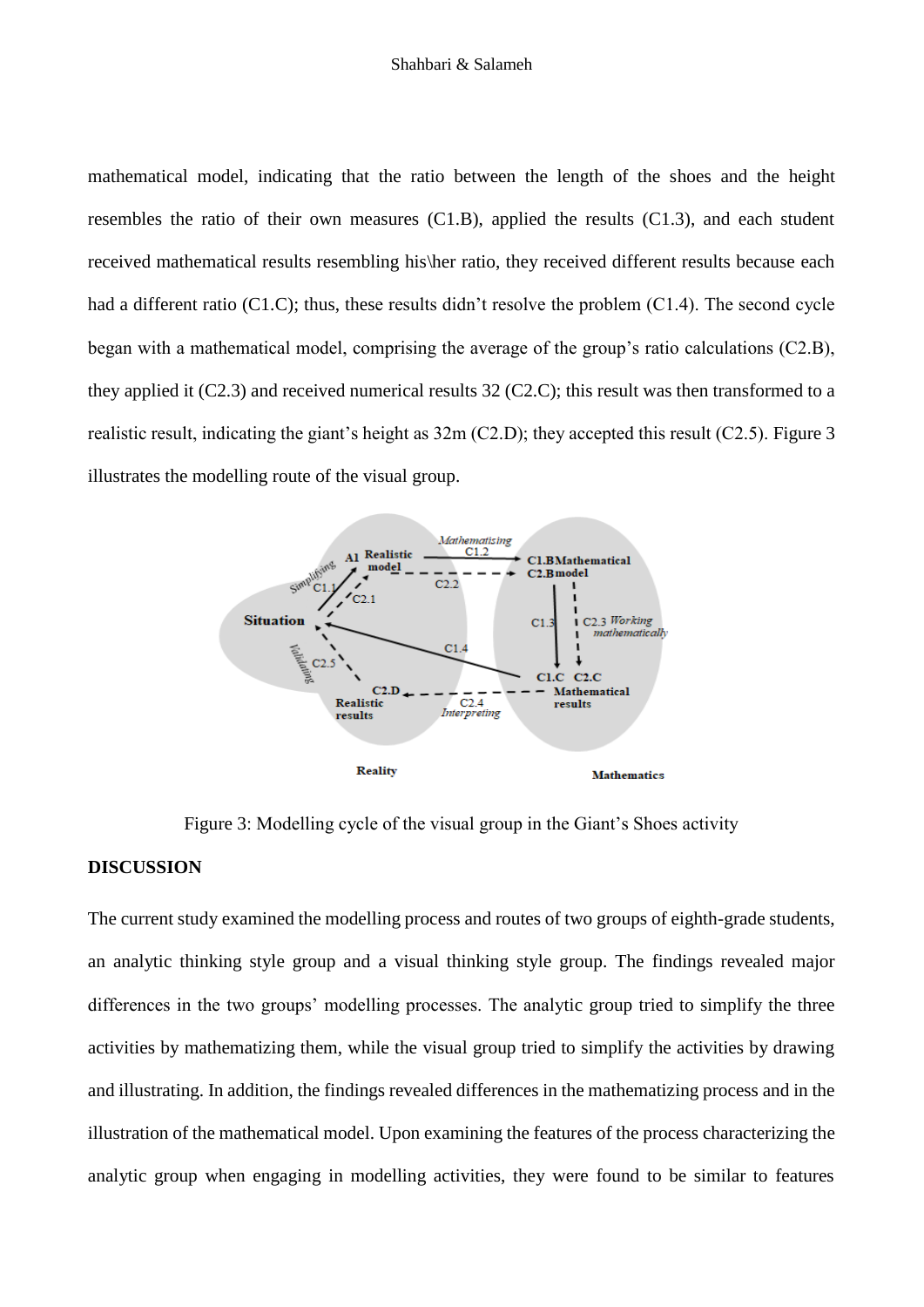activated in solving routine word problems as Klein (cited in Borromeo Ferri & Kaiser, 2003) reported that students having an analytic thinking style were more likely to search for structures, patterns, or formulas and their application, or briefly operate with formulas. According to the modelling cycle we identified that analytic group engaged in more skipping of modelling phases: In the three activities, they skipped the real model, while the visual group addressed this phase. These findings supported Borromeo Ferri's (2012) findings, she indicated that when analytic thinkers deal with modelling tasks, they preferred to change the real-world situation to a mathematical model and operated in a formalistic manner, while visual thinkers thought more in terms of the real world rather than of formal solutions, thus tending to present their thinking by means of pictures and drawings. Finally, teachers' awareness of students' thinking styles can have an important role in designing effective interventions. We suggest expanding our work by examining more than a single group from each style in order to collect more information about modelling processes and routes of students with different thinking styles.

## **REFERENCES**

- Blum, W., & Borromeo Ferri, R. (2009). Mathematical modelling: Can it be taught and learnt?. *Journal of mathematical modelling and application, 1*(1), 45-58.
- Blum, W., & Leiß, D. (2005). "Filling Up"-the problem of independence-preserving teacher interventions in lessons with demanding modelling tasks. In M. Bosch (Ed.), Proceedings of the Fourth Congress of the European Society for Research in Mathematics Education (CERME 4) (pp. 1623-1633). Sant Feliu de Guíxols, Spain: Fundemi Iqs, Universitat Ramon Llull.
- Borromeo Ferri, R. (2007). Modelling problems from a cognitive perspective. In C. Haines et al. (Eds.), Mathematical modelling: education, engineering and economics (pp. 260–270). Chichester: Horwood.